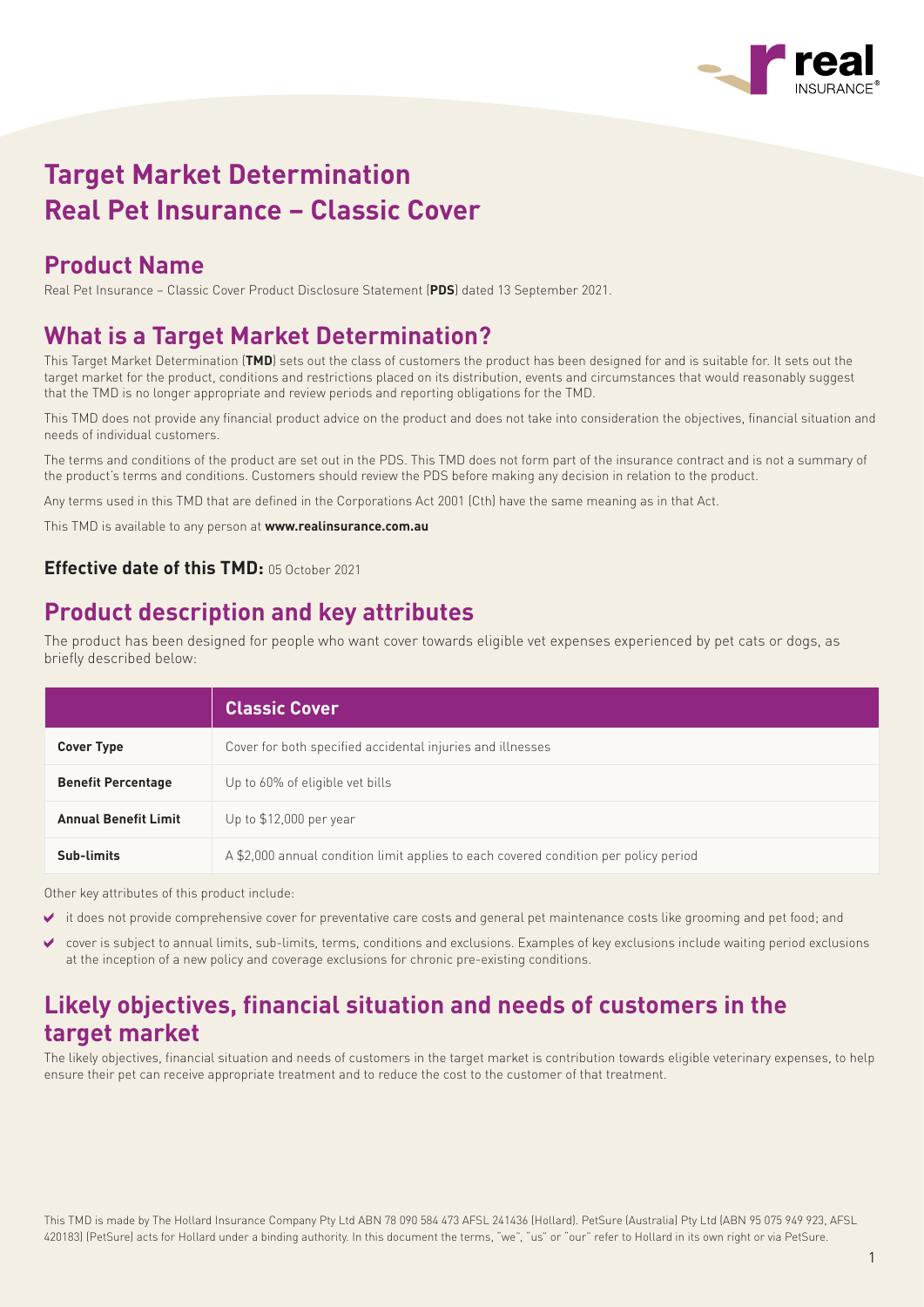### **Target market for the product**

| Who this product may be suitable for<br>A person is in the target market for this product if they: |                                                                                                                                                                                                                                                    | Who this product may not be suitable for                                                                                                                                                                |  |
|----------------------------------------------------------------------------------------------------|----------------------------------------------------------------------------------------------------------------------------------------------------------------------------------------------------------------------------------------------------|---------------------------------------------------------------------------------------------------------------------------------------------------------------------------------------------------------|--|
|                                                                                                    |                                                                                                                                                                                                                                                    | A person will not be in the target market if they:                                                                                                                                                      |  |
| $\vee$                                                                                             | have a domestic dog, cat or hybrid that is legally available in<br>Australia;                                                                                                                                                                      | have a pet which has sustained chronic pre-existing conditions<br>which are likely to require ongoing veterinary treatment and                                                                          |  |
|                                                                                                    | want cover towards the costs associated with specified<br>accidental injuries that their pet may experience, such as<br>injury suffered as a result of a motor vehicle accident, burn or<br>electrocution and traumatic ligament or tendon injury; | want cover for those treatment costs;<br>want to cover the costs of treatment for illnesses or accidents<br>not covered by this policy, or other maintenance costs<br>associated with pet ownership; or |  |
|                                                                                                    | $\vee$ want cover towards the costs associated with treating a range<br>of illnesses, such as cancer treatments and other temporary<br>and chronic conditions;                                                                                     | do not want an annual condition limit to apply for the treatment<br>of each covered condition.                                                                                                          |  |
| $\vee$                                                                                             | want up to 60% of their eligible veterinary expenses covered up<br>to \$2,000 for each condition every policy period; and                                                                                                                          |                                                                                                                                                                                                         |  |
|                                                                                                    | $\vee$ want cover up to \$12,000 overall for the policy period.                                                                                                                                                                                    |                                                                                                                                                                                                         |  |

### **Consistency between the product and target market**

This product will likely meet the likely objectives, financial situation and needs of the target market because it addresses the needs of customers in the target market to reduce the costs of veterinary expenses.

### **Distribution conditions**

This product is distributed through:

- visiting the website of Real Insurance; or
- calling the contact centre of Real Insurance; or
- visiting the website or calling the contact centre of a Real Insurance authorised distribution partner.

All enquiries made online use a quotation tool which ask the customer to answer a series of questions before finalising a quote. Customers seeking a quote via the phone will be asked a series of questions from a system-based script by a trained operator. The response to these questions will determine if the customer meets our eligibility criteria, which align with our description of the target market set out above. A sale will not progress if these eligibility criteria are not met.

All call centre representatives are provided with adequate training and their sales are routinely monitored by us to ensure that they sell the product only to customers who are in our target market.

We also have arrangements in place with Real Insurance, a trading name of Greenstone Financial Services Pty Ltd (ABN 53 128 692 884, AFSL 343079) (GFS), for ensuring that the product is distributed in accordance with this TMD.

# **Reviewing this document**

#### **Periodic review**

We will review this TMD within 24 months from its commencement date and subsequently every 24 months thereafter.

#### **Review triggers**

We will also review this TMD if there are events or circumstances that reasonably suggest that the TMD is no longer appropriate. The triggers for this review may arise from:

- any material changes being made to the product coverage, pricing methodology, underwriting or eligibility criteria or its method of claims assessment and settlement;
- any material changes to methods of distribution;
- changes in law or regulatory guidance or industry code which may materially affect the terms of cover or distribution or regulatory feedback or concerns raised to suggest the TMD may no longer be appropriate;
- identification of systemic issues and findings, produced from quality assurance or governance processes, that may indicate an issue with the product or the appropriateness of the TMD;